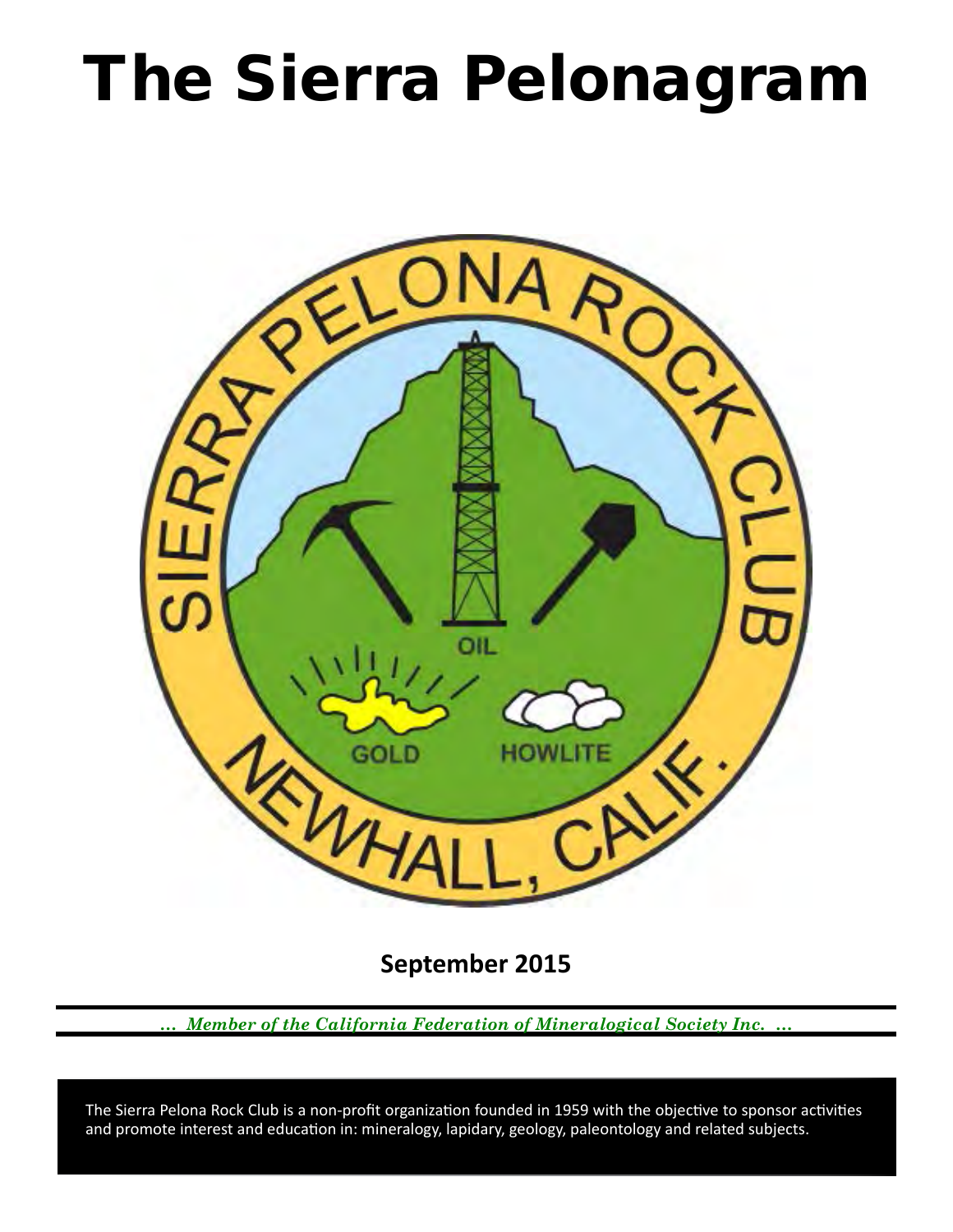### **Officers:**

President – Greg Langewisch Vice‑President – Trina Aeen Secretary: Tina White Treasurer – Ron Rackliffe Federation Director (CFMS/AFMS) – Shep Koss

## **Chairpersons:**

Claim--Mike Serino Donation Rock Table--Akiko Strathmann Equipment--Bill Webber Field Trips – Open Historian ‑Open Hospitality – Tina White Membership – Heidi Webber On-Line Presence (website)-- Larry Holt Pelonagram Publisher, Editor – Heidi Webber Programs – Shep Koss Publicity –Bruce Velie Storage--Bill Webber Sunshine--Brigitte Mazourek

The Sierra Pelona Rock Club, is a member of the California and American Federation of Mineralogical Societies, Inc. (CFMS/AFMS). The general club meetings (Open to the public) are at 7:30 PM, on the 3rd Tuesday of each month at:

## **The Clubhouse of the Greenbrier Mobile Estates EAST 21301 Soledad Canyon Rd Canyon Country, CA 91351**

Contact the Club or the Sierra Pelonagram Editor at:

**Sierra Pelona Rock Club P.O. Box 221256 Newhall, Ca. 91322** Or e‑mail: hwebber@pacbell.net *Visit the SPRC website [www.sierrapelona.com](http://www.sierrapelona.com/)*



#### **How to Carve Sandstone**

By Leslie Renico eHow Contributor

There are many examples of intricate artwork from ancient cultures, particularly in the Indian peninsula, that were carved from sandstone. Because other materials such as granite and marble are not as brittle as sandstone, it has lost some popularity as a carving medium. However, it is still possible to render beautiful works using this sedimentary rock. Things You'll Need

Mark specific spots for cuts with a pencil right on the sandstone. If you have certain lines you want to follow, go ahead and draw those on the surface.

• Sandpaper

- Leatherworking picks
- Sandstone
- Face mask for allergens
- Sheet or tarpaulin
- Drawing paper Pens or pencils

#### **Instructions**

• Cover your work area with a large tarpaulin or sheet and put on a face mask. When you apply the sandpaper to the stone or start to pick at the stone, you will get a lot of flaking. In addition, sandstone contains silica, which can cause respiratory problems.

Sapphire: Madagascar amounts of elements such as iron, titanium, chromium, copper, or magnesium can give corundum respectively blue, yellow, purple, orange, or green color. Chromium impurities in corundum yield pink or red tint, the latter being called ruby.

> • Draw a sketch of your sculpture idea on a piece of paper, preferably from at least two different views. Having a visual idea of what you want to make will help when it comes to shaping and refining the sandstone piece.

> • Use sandpaper to change the shape of the piece of sandstone before starting refining touches. Any cutting that you do with a carving tool suited for a harder rock will take away too much in flaking for you to retain a fine shape, so if you have a specific shape in mind, use sandpaper to wear away edges and corners interfering with that shape.

> • Follow the lines you made with your leatherworking picks. Work at a slow but steady pace to reduce the chance of knocking off larger chunks with speed while also reducing the chance of losing your line by going too slowly. Tips & Warnings

Remember to wear protection over your mouth and nose so that you do not inhale the silica from sandstone.

*Read more : http://www.ehow.com/how\_8336269\_carve-sandstone.html*

## **Happy Birthday to Everyone!**

I hope your special day is wonderful! **September**

Therese Edwards Sept. 5

Sandy White Sept. 18 **October** Omid Aeen Oct. 4<br>Linda Castro Oct. 1 Linda Castro William Edwards Oct. 2 Olive Edwards Oct 20 William Edwards Oct 10 Jane Sheppard Oct 6



 Sapphire is a typically blue gemstone variety of the mineral corundum, an aluminium oxide. Trace

 The sapphire is one of the three gem-varieties of corundum (9 on the Mohs' hardness scale), the other two being ruby – defined as corundum in a shade of red, and padparadscha – a pinkish orange variety. Although blue is their most well-known color, sapphires may also be colorless and they are found in many colors including shades of gray and black.

 Sapphires are mined from alluvial deposits or from primary underground workings. Commercial mining locations for sapphire and ruby include (but are not limited to) the following countries: Afghanistan, Australia, Myanmar/Burma, Cambodia, China, Colombia, India, Kenya, Laos, Madagascar, Malawi, Nepal, Nigeria, Pakistan, Sri Lanka, Tajikistan, Tanzania, Thailand, USA, and Vietnam.

 In North America, sapphires have been mined mostly from deposits in Montana: fancies along the

Missouri River near Helena, Montana, Dry C o t t o n w o o d Creek near Missoula, Montana, and Rock Creek near Philipsburg,

Montana. Fine blue Yogo sapphires are found at



Yogo Gulch west of Lewistown, Montana. A few gem-grade sapphires and rubies have also been found in the area of Franklin, North Carolina.

*Reference: Wikipedia*



#### **Sapphire**



*An uncut, rough yellow sapphire from the Spokane Sapphire Mine* 

President's Message is unavailable this month. Minutes to both the Business Meeting and the General Meeting are unavailable this month.



On Tuesday September 1st the rockhounding community lost a member who was in a class all by himself. As many of you know, Shep Koss recently passed from an aggressive illness. Shep was born in Germany, immigrated to Boyle Heights and later moved to Ohio where he got a degree from the University of Miami. He was a teacher, car salesman, and hotel night manager but he found rockhounding late in life. His love became a passion and he became an expert in the field. He was admired by all and passed on this extensive knowledge to the rockhound community. He made finds that are almost beyond belief, finding two out of three known brain casts of an extinct sea lion species. He served as the SPRC Federation Director for most of his almost eleven years in the SPRC. He lead many rock collecting trips for the SPRC and the federation. He went on many more, often by himself to collecting sites he read or heard about. He used that experience to co-authored and edited two rockhound books. His favorite trips had to be to Sharktooth Hill, CA for shark teeth, Pala, CA for tourmaline, Plush, OR for sunstone and Virgin Valley, NV for opal. One double-terminated tourmaline crystal he found was of museum quality. He was known by all and loved by many. He will be greatly missed, not only by his brother Barry but by the whole rockhounding community. Let us find comfort in knowing that Shep is in a better place and no longer suffering any pain. He is probably still collecting many beautiful rocks and minerals.

May he rest in peace.